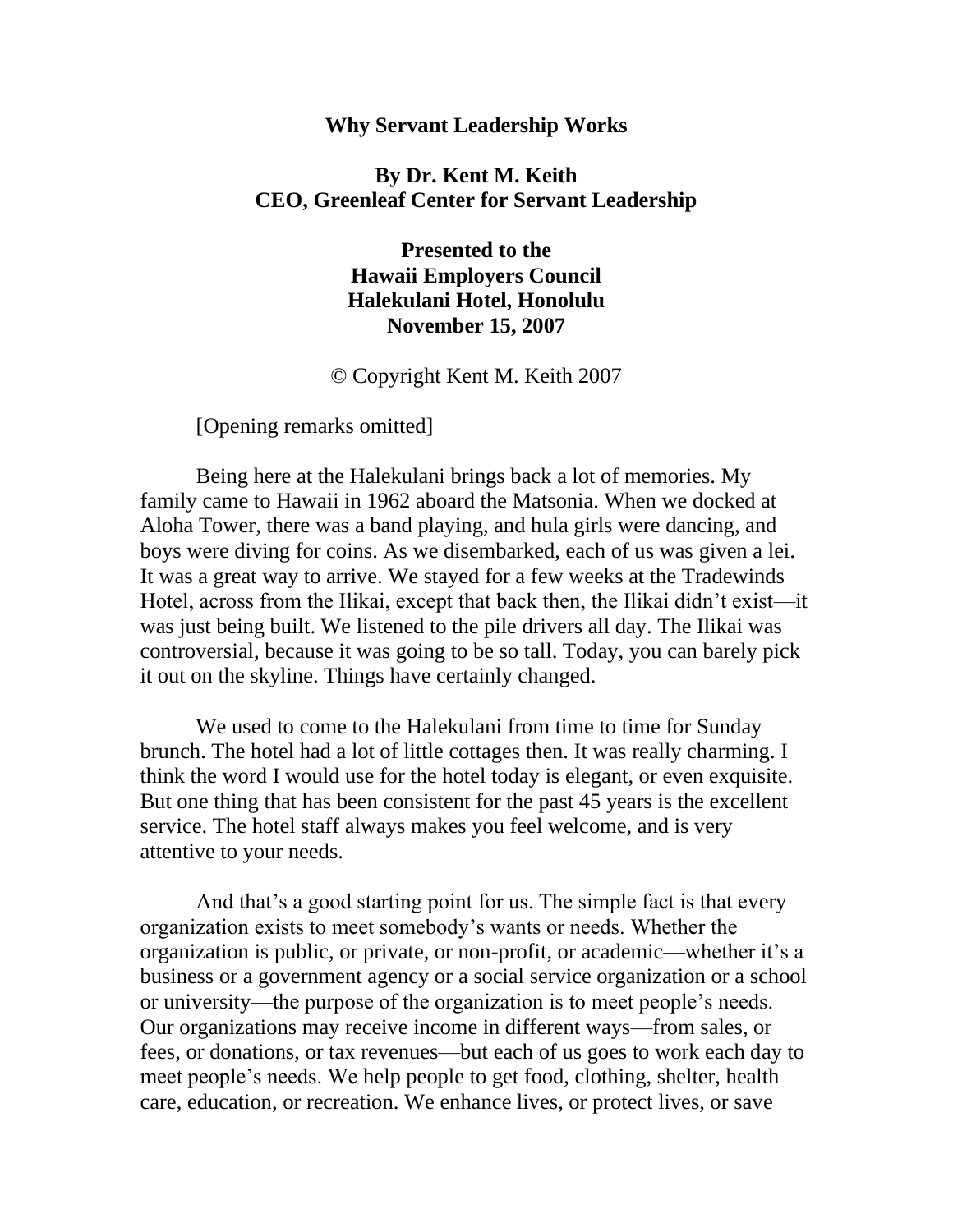lives. In short, we make a difference in other people's lives. That is a noble thing. While serving others, we gain meaning and purpose for our own lives.

So if the purpose of every organization is to meet people's needs, then it is important to ask: What kind of leadership is best suited to meeting the needs of those we serve? I will refer to those we serve as customers, but I mean to include anybody our organizations exist to serve—customers, clients, patients, students, members, participants, or citizens. It is important to know what kind of leadership serves them best, because serving your customers is not only the reason for your organization's existence, it is also the key to your organization's success. This is a bottom-line question.

### **Listening**

Here's what I think you need to do to be really successful at serving your customers. First, you need to do a huge amount of listening. Find customers or potential customers and ask them about their wants and needs, their hopes and dreams. Gather feedback in as many ways as possible from your colleagues who work directly with customers. Conduct informal interviews, formal interviews, surveys, discussion groups, and focus groups. Do marketing studies and needs assessments.

Spend a lot of time asking, listening, watching, and thinking about what you learn. This will get you close to your customers, so you can determine what they want and need. Once you know what they want and need, you can focus on how to provide it. And if you are able to provide it, you will be very successful as an organization. You will have very happy customers.

The main point is that you don't begin with the answer. You don't begin with your own knowledge or expertise. You begin with questions that help identify the wants and needs of your customers. Not nearly enough organizations do this, or if they do it, they don't do enough of it.

One problem is that most organizations are run by experienced professionals who know a lot about what their customers want. They know a lot, so they aren't driven to learn more, which means that *they don't know enough*. Times change, demographics change, the market changes, and they get out of touch, out of synch with their customers. When sales begin to slip, they increase their marketing and sales efforts instead of increasing their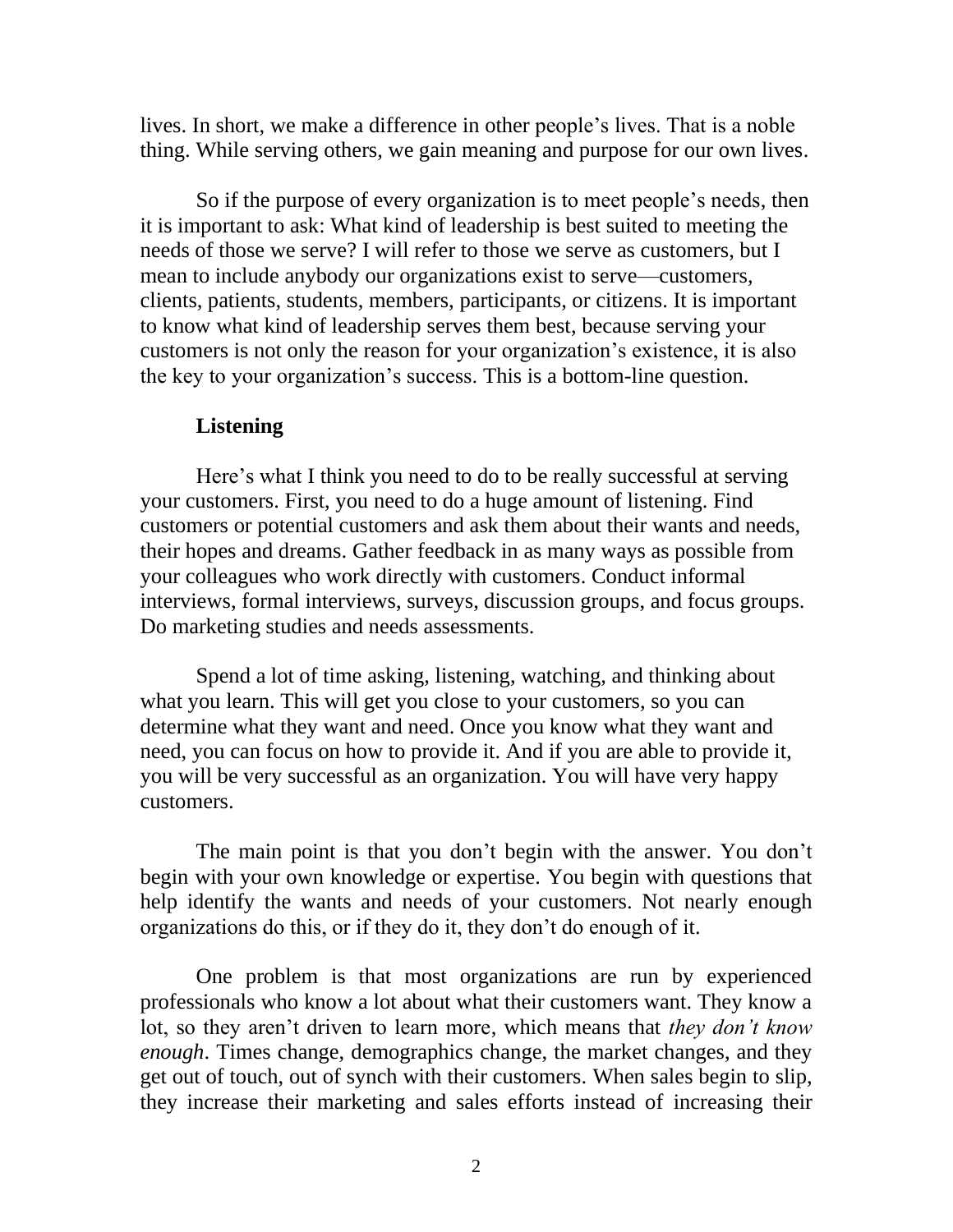listening efforts. This is unfortunate, because nothing is harder than trying to sell a program or product or service to people who don't want it. If you are good at listening and responding to what you hear, people will be *asking* for your product or service, instead of resisting it.

One of the most relentless listeners I have ever met is Richard Pieper, Chairman of PPC Partners, Inc., headquartered in Milwaukee. PPC Partners owns a series of electrical service and construction firms. Dick joined Pieper Electric as President in 1960, when the family-owned business had eight employees doing \$250,000 of business per year. Today, PPC Partners, Inc. employs 900 to 1,100 people, does hundreds of millions dollars in sales, and is one of the top electrical contracting firms in the United States.

One reason for the company's dramatic growth is that Dick is always getting feedback from colleagues and customers. He is always asking and listening, inside and outside the company. After every company meeting, he asks each person who attended to give a complete evaluation of the meeting, with recommendations on how to make the next meeting better. Dick even has a Chairman's Office Survey in which he asks each employee to rate him and his executive assistant on their quality of service, reliability, knowledge, and timeliness. Then of course there are regular surveys of customers. The comments are studied, and follow-up is comprehensive. At Dick's company, listening is a broad-based, systematic process with a focus on constant improvement.

Part of the listening process is testing products or services in their early stages of development, to make sure they are aligned with customer needs. Years ago, when developing a new four-wheel, all-terrain vehicle (ATV), Suzuki Motor Company engineers took prototypes of the ATV to the apple orchards of Washington State and asked the workers to try them out. The engineers watched and listened to the feedback they got from these early users. For example, the workers said they needed a basket for tools and insecticides, so the engineers added a basket.

One day, a manager took off into his orchard with an ATV, and was away a long time. The engineers began to worry. Did he have an accident? Did the prototype break down? Finally the manager returned with a big smile on his face. "That was fun!" he said. "I want to order 20 of these." It was only after listening and testing that the engineers knew that their product was ready to market.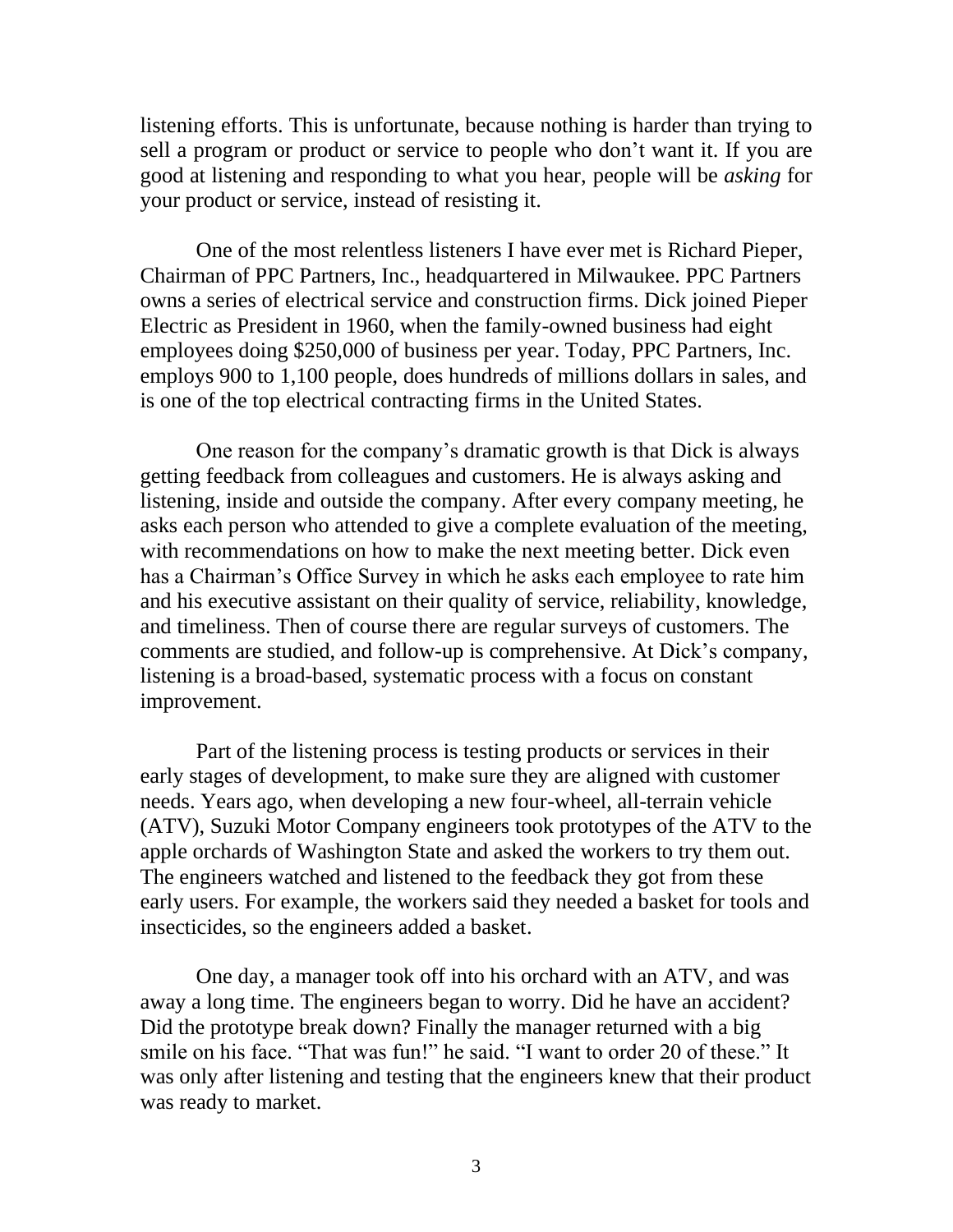### **Inverting the Pyramid**

To do a good job of listening, you need to be sure that everyone in your organization, from top to bottom, is paying attention to your customers every day.

That is hard to do if you operate with a traditional hierarchy, shaped like a pyramid, with only a few people at the top—the President or CEO, CFO, CIO—and then more middle managers, and then the largest number of people at the bottom, the people who deliver the programs, products, or services. You have to invert this pyramid, or at least lay the pyramid on its side, if you want everybody to stay focused on customers.

The reason is that in the traditional pyramid, people pay more attention to their bosses than to their customers. People are looking "up" to their bosses, rather than "out" to the customer. The problem is that pleasing your boss may have nothing to do with pleasing your customers. You can please your boss, and she can please her boss, and he can please the Board of Directors, without anybody really paying attention to the wants and needs of the customer. So you have to invert the pyramid, or tip it over, so that everyone can focus on the customer.

Of course, if you are the leader, it makes sense to stand at the top of the pyramid long enough to articulate the mission and the vision and establish the goals, so that everyone knows where they are headed. But then you need to focus on implementation, or the mission and vision and goals will come to nothing. Focusing on implementation means helping your direct reports, who help their direct reports, who help the customers. You make sure that everyone has the training, and the resources, and the time to implement the vision and serve the customer. You run interference for your direct reports when they need it. You give them the help they need to be effective.

Dr. Steven Sample, President of the University of Southern California, has led USC in a remarkable period of growth during the past 15 years. He tells a story in his book, *The Contrarian's Guide to Leadership,* about an early lesson he learned*.* At the tender age of thirty, he was named deputy director for academic affairs of the Illinois Board of Higher Education. The board's chairman, George Clements, was a successful business man.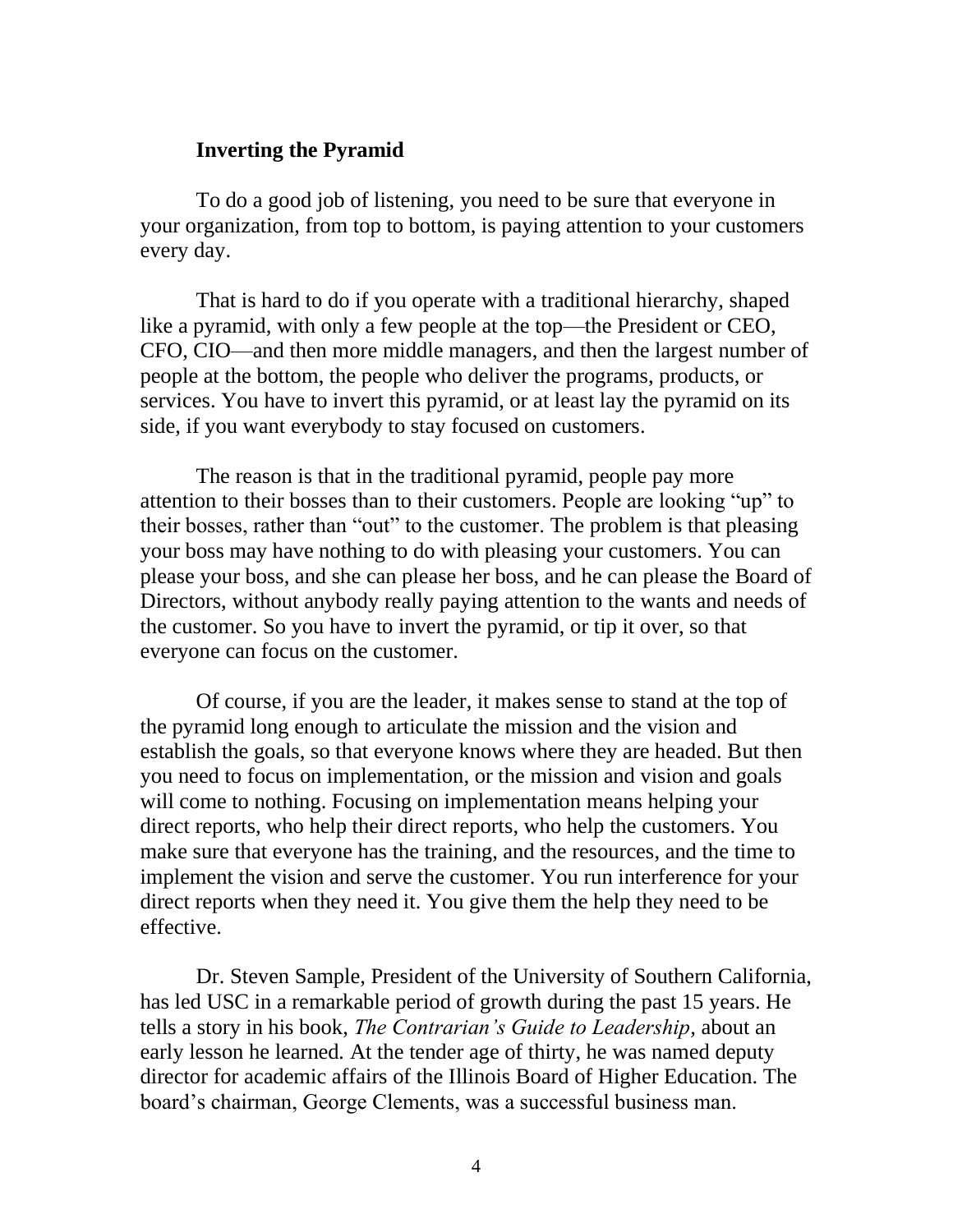Sample recalled that when he started work, Mr. Clements advised him to spend only 10 percent of his time hiring, evaluating, exhorting, praising, and motivating the people who reported directly to him. Clements said: "For the remaining 90 percent of your time you should be doing *everything you can* to help your direct reports succeed. You should be the first assistant to the people who work for you." Sample said that throughout his career, that has been excellent advice. He helps his people to implement.

### **Building a Leadership Team**

Another problem with the traditional pyramid is that the person at the top of the pyramid—let's call that person the President—has difficulty getting accurate information or testing his or her ideas. The President is usually not part of the grapevine, and people tend to tell the president only what they *want* the president to know, not what the President *needs* to know. Information gets filtered. And not too many people are comfortable telling the president that his newest idea is a lousy one. Unless they have already announced their retirement or have another job lined up, they just aren't going to tell him what they really think. So the President can lose touch, and may come to think of himself as exceedingly brilliant and nearly infallible. His ideas must be great. After all, nobody is challenging them.

This problem is actually easy to solve. What you need leading your organization is not an individual chief, but a team. You need a council of senior leaders and managers who trust each other, share information, and test each other's ideas. You need a team of senior leaders whose members are comfortable talking to each other as equals. The President or CEO should be *first* among equals, with the authority to make the final decisions, but she needs to be accessible, open to challenge, and receptive to the real news, not the filtered news. This will help connect the President with the rest of the organization and the customers it serves.

# **Developing your people**

Okay—you are committed to listening, and you have inverted the pyramid or at least tipped it over so that everyone can focus on the customer. Your President is part of a team, and is no longer isolated from the rest of the organization. You're off to a good start.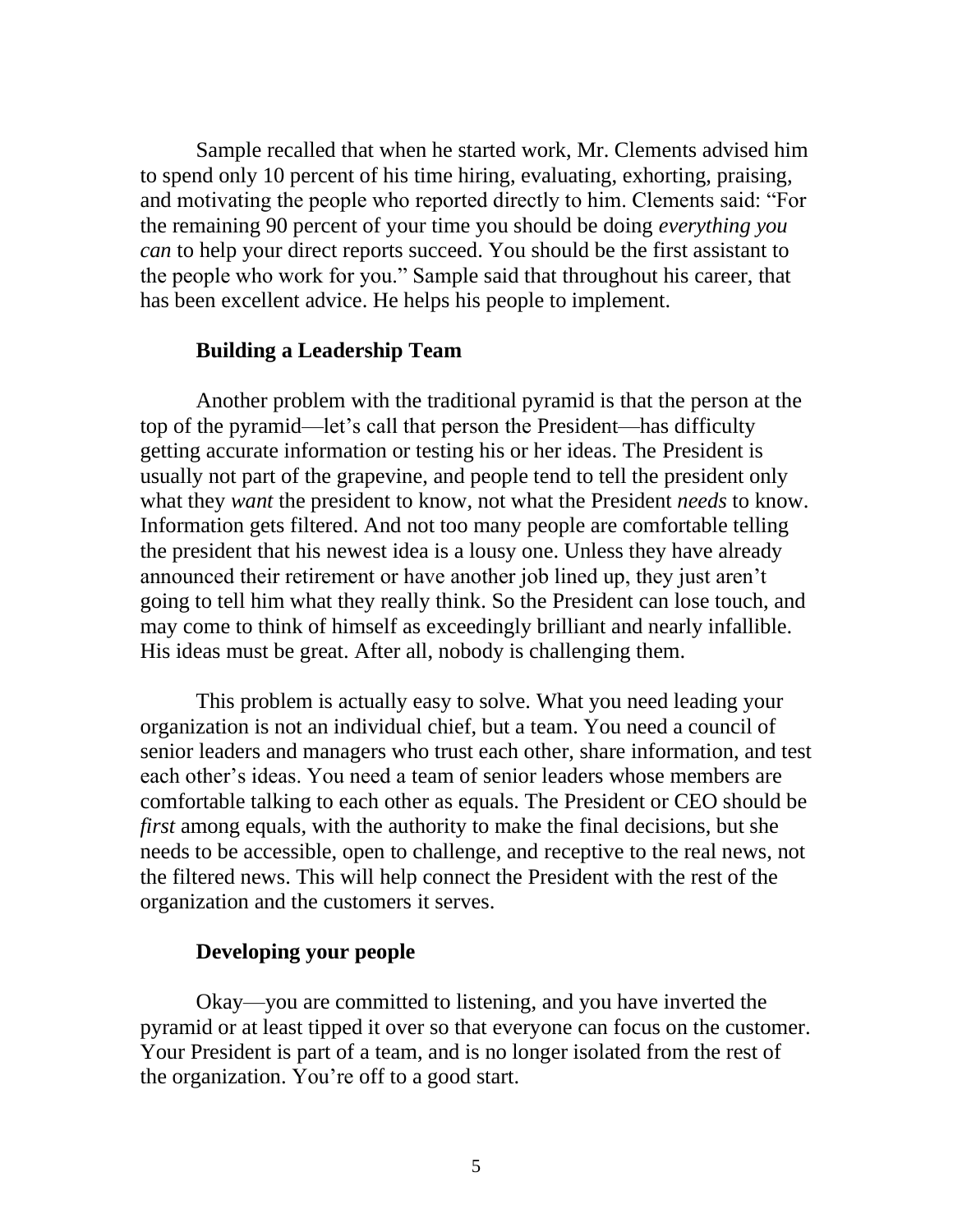Obviously, your organization's ability to listen to and serve your customers will only be as good as your people—your colleagues, associates, or employees. Most of us work in service industries or knowledge industries, in which our people are by far our biggest asset. You will want to train and develop your people, so that they are good at listening and serving your customers, in addition to having whatever technical skills are required by their jobs. If you take care of your people, they will take care of your customers.

TDIndustries is a highly successful air conditioning and specialty construction company based in Dallas. It has been on *Fortune* magazine's list of the 100 Best Companies to Work for in America. In fact, it has been on the list every year since the list was started, so *Fortune* magazine has put TDIndustries in its Hall of Fame. The company's "Mission Statement" is not about profit, or market share, or leadership in technology. The Mission Statement is about developing people. It says: "We are committed to providing outstanding career opportunities by exceeding our customers' expectations through continuous aggressive improvement."

The Mission Statement is elaborated by saying, "We believe in continuous, intense 'people-development' efforts, including substantial training budgets." In a world in which employee turnover is very expensive, TDIndustries has the competitive advantage of attracting and keeping excellent employees. They do it by constantly developing their people.

### **Coaching, not Controlling**

One of the best ways to develop your people is to constantly coach and mentor them. If you want your employees to know how to serve your customers, you need to coach your employees, not control them.

In a lot of old management textbooks, the assumption was that a manager is there to "control" his or her unit or organization. The people who report to the manager constitute his or her "span of control." The manager's job is to "keep things under control."

The problem with focusing on control is that *nobody really controls anybody else*. Each of us controls our own time and attention, but nobody else's. A leader may have "authority" and may issue an order, but followers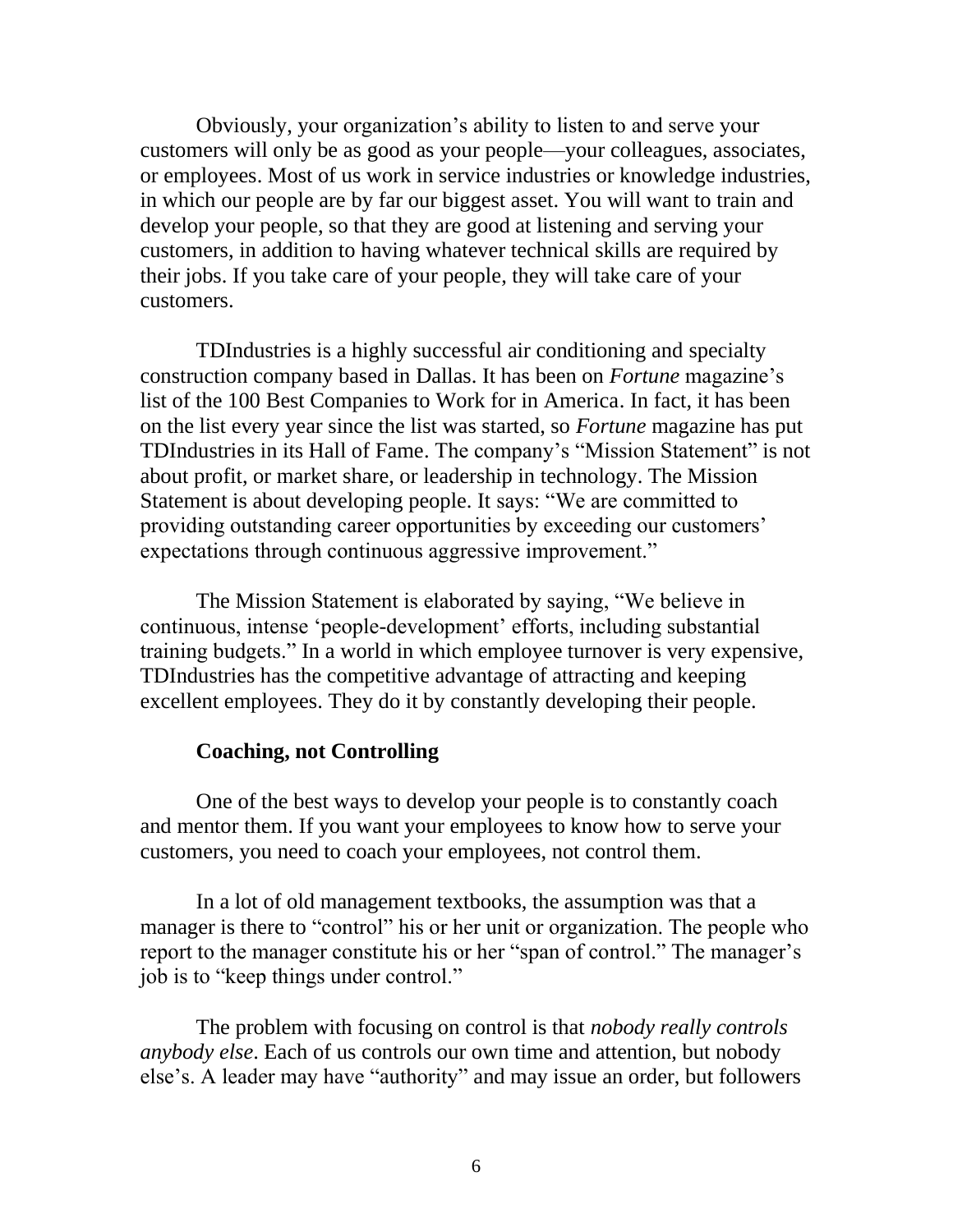have to accept the leader's authority and decide to comply with the order, or nothing will happen.

Yes, a leader can threaten punishment, but even then, individuals have to decide if they are going to cooperate or accept the punishment. If you work in the kind of organization that allows you to fire a person who resists authority, you can go ahead and fire that person, but the person still hasn't complied with the order. And when that person leaves, you have to pay the cost of lost productivity while a new person is being hired and trained and brought up to speed as the replacement.

So giving orders is not enough. You have to make sure that people understand the order, see the purpose of the order, and are willing and able to do what needs to be done. You can't *make* them do that. It would be like ordering someone to be charming. It doesn't work. A far better approach is to inspire, to engage, to coach, and to mentor.

This approach is especially important in working with your best employees. Jack Lowe, Jr., Chairman of TDIndustries in Dallas, points out that "Your best employees have the talent and ability to leave your company and find work elsewhere if they want to. So you should lead them the way you lead volunteers." That means coaching, not controlling. That means engaging and inspiring, not threatening.

The second reason for coaching instead of controlling is that in most businesses, today, we want people at all levels of the organization to exercise good judgment in responding to the needs of customers. We can write rule books and procedure manuals, and make our operating procedures more and more detailed, but there will always be cases that don't fit the rules. Judgments have to be made, and they should be made by the people closest to the customer and the situation. If we are good at coaching, our colleagues will understand the organization's mission and vision and strategic plan and values, and will be able to make good judgments.

## **Unleashing the energy and intelligence of others**

If you are training and developing your colleagues, and you spend time coaching and mentoring them, then you will be comfortable allowing them to make decisions. You can unleash the energy and intelligence of your employees.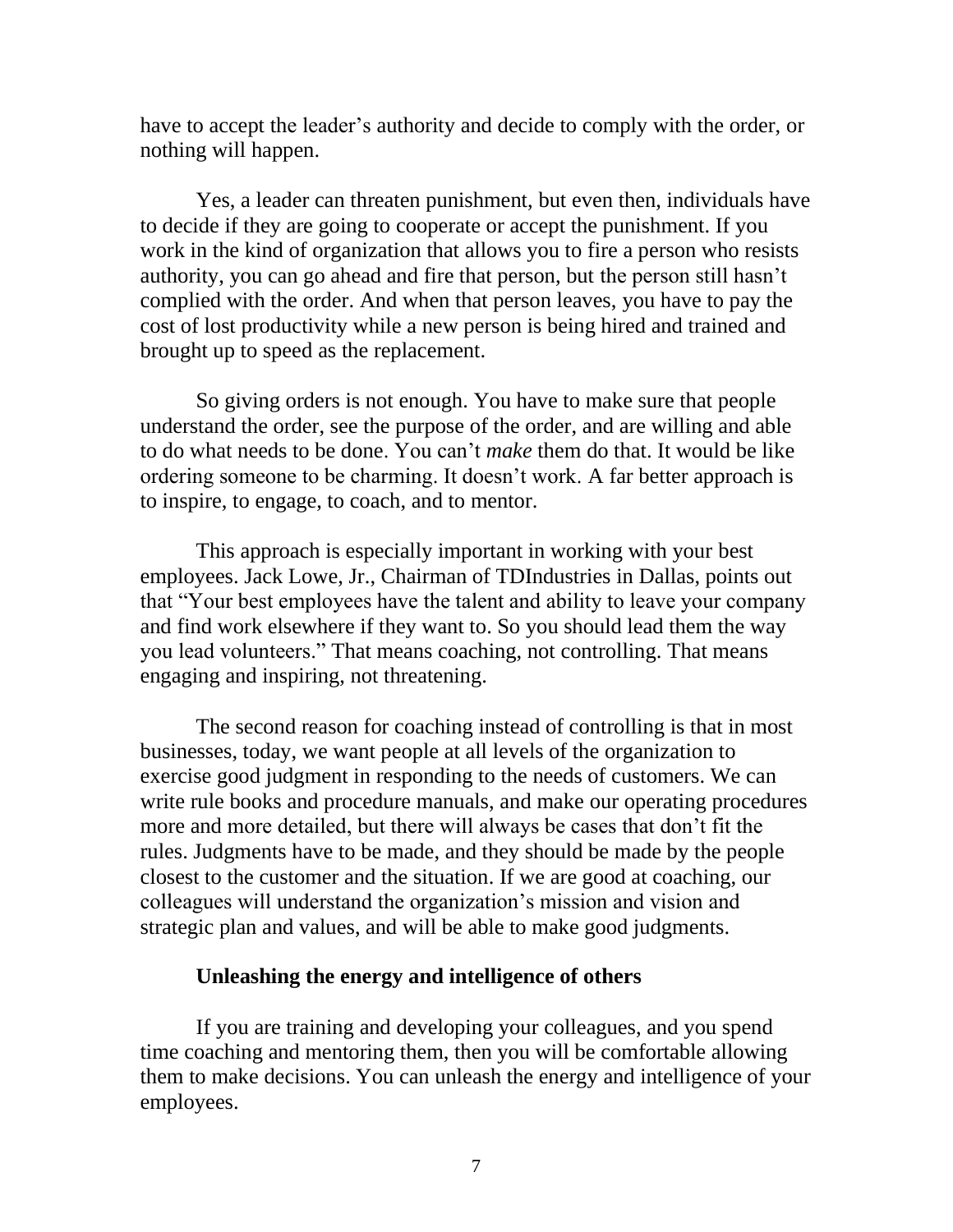Not unleashing the energy and intelligence of others is extraordinarily sad and wasteful. Knowledge and skill are needed at all levels, and everyone counts. It doesn't make any sense to have lots of people in an organization, but let only a few people—those at the top—use their full potential. The people at the top of the pyramid can't *know* everything or *do* everything. They are only human; they have limits. Meanwhile, the organization is paying for *all* its people. Why not engage them fully in the work at hand? When everybody is fully engaged, the organization will be better able to understand and respond to the needs of colleagues and customers.

Giving people choices actually improves their performance. Research done by Dr. Kenneth Thomas on motivation at work suggests that a sense of choice is a key intrinsic motivator. If you give your colleagues choices regarding the way they accomplish their work, they will be intrinsically motivated. Research shows that people who are intrinsically motivated are more productive, more committed, more innovative, and less likely to burn out. So it makes a lot of sense to unleash the energy and intelligence of all your colleagues, associates, or employees and let them make choices.

# **What we call it: Servant Leadership**

Now, we started with the question: What kind of leadership is best suited to meeting the needs of those we serve? That desire to serve the customer, to really meet customers' needs, led us to a set of leadership practices. We talked about listening, inverting the pyramid, building a leadership team, developing our colleagues, coaching instead of controlling, and unleashing the energy and intelligence of our employees.

A lot of experts on leadership and management think that these practices are very important to an organization's success. These experts include Ken Blanchard, Jim Collins, Stephen Covey, Peter Drucker, and Meg Wheatley.

People use different words to describe these leadership practices. You could call it service leadership, or serving leadership, or needs-based leadership. My organization calls these leadership practices *servant leadership*.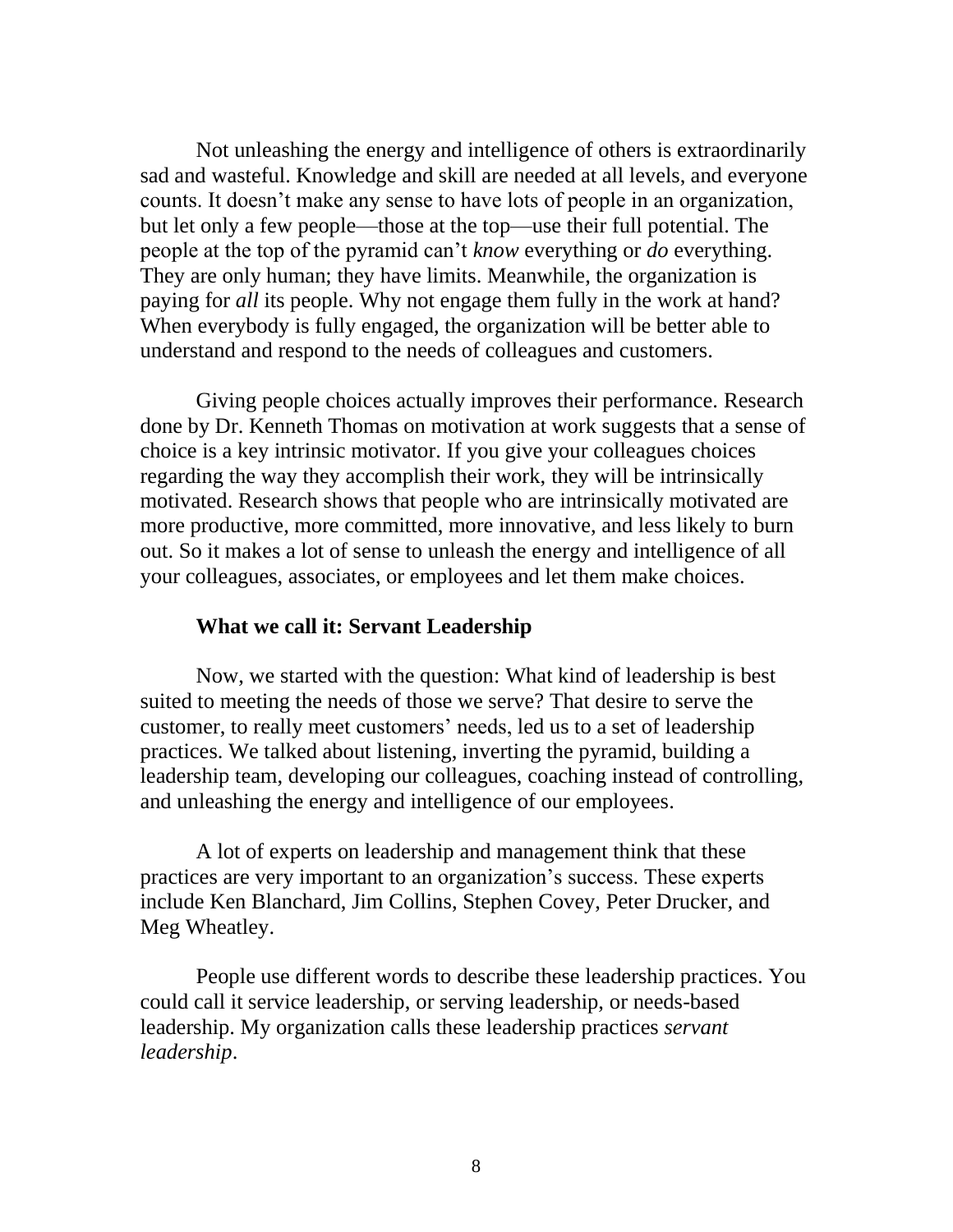Where did those two words, "servant leadership," come from? They didn't come from a bunch of guys sitting in a hot tub somewhere along the California coast. Nor did they come from theorists in an ivory tower on a university campus. They came from an experienced businessman.

It is my privilege to serve as the CEO of the Greenleaf Center for Servant Leadership, which is based in Indianapolis. The Center was founded by Robert K. Greenleaf. Robert Greenleaf was a highly respected businessman who worked for AT&T for 38 years, from 1926 to 1964. Toward the end of his career, he was AT&T's Director of Management Research. It was his job to figure out how leaders and managers at AT&T could become more effective.

After Greenleaf retired in 1964, he reflected and decided that there had to be a better model than the power model of leadership he saw at AT&T. In 1970 he published an essay entitled "The Servant as Leader," in which he coined the phrase "servant-leader" and launched the modern servant leadership movement in America. We have sold hundreds of thousands of copies of that essay since it was first published.

Greenleaf distinguished between leaders who are "leader first," and those who are a "servant first." Those who leader-first are power-oriented leaders, while those who are a servant first, are servant leaders. Here is his definition:

The servant-leader *is* servant first… It begins with the natural feeling that one wants to serve, to serve *first*. Then conscious choice brings one to aspire to lead. That person is sharply different from one who is *leader* first, perhaps because of the need to assuage an unusual power drive or to acquire material possessions…The leader-first and the servant-first are two extreme types…

The difference manifests itself in the care taken by the servantfirst to make sure that other people's highest priority needs are being served. The best test, and difficult to administer, is this: Do those served grow as persons? Do they, *while being served*, become healthier, wiser, freer, more autonomous, more likely themselves to become servants? *And*, what is the effect on the least privileged in society? Will they benefit or at least not be further deprived?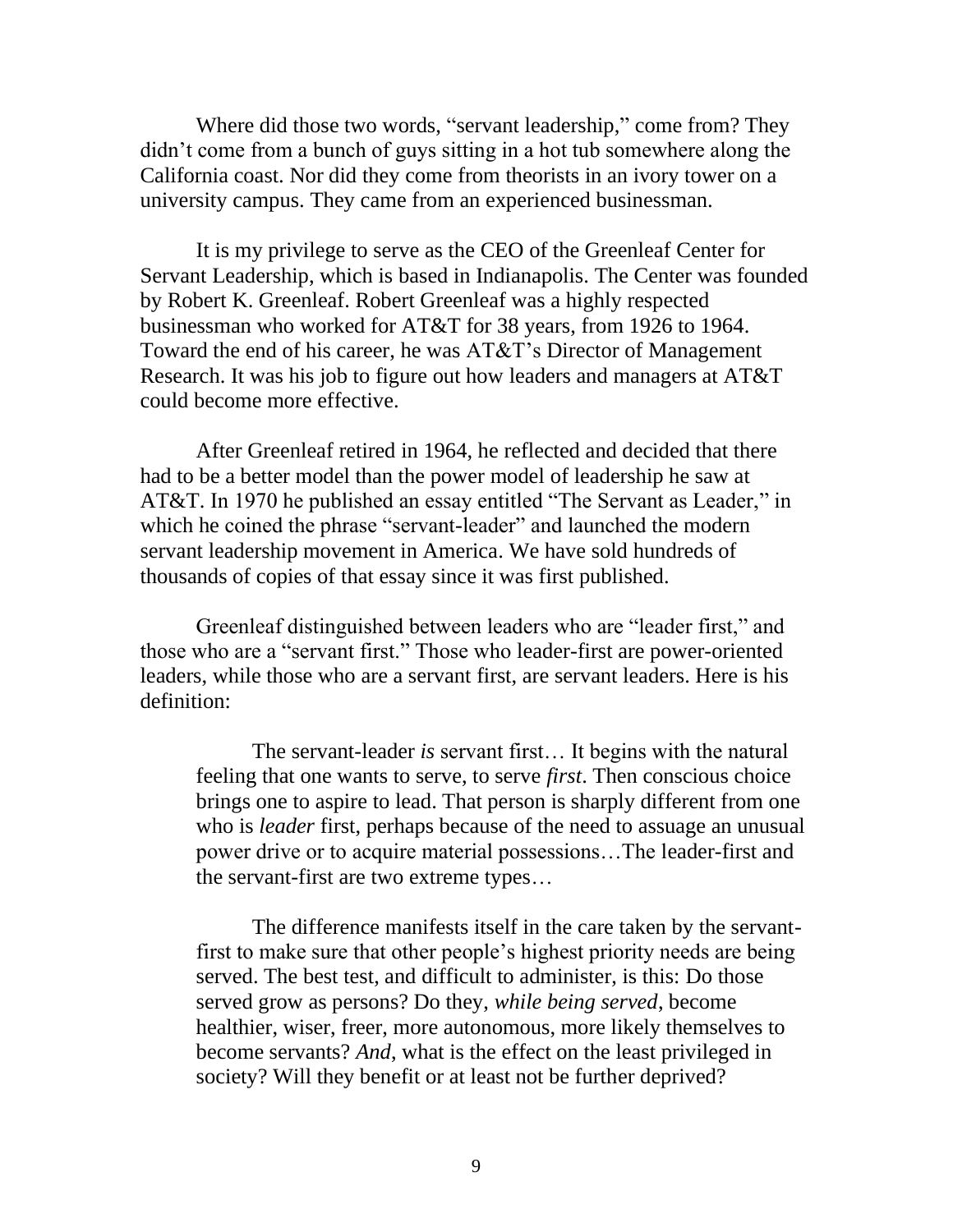Basically, Greenleaf abandoned the power model, and articulated the service model. That was a bold move, because the power model of leadership is the dominant model in our culture. However, there are a lot of problems with the power model. Here are the problems that I have seen in my own work experience.

First, the power model of leadership focuses on *having* power, not on using it wisely. Power is an end in itself.

Second, the power model of leadership promotes conflict between power groups or factions. People are taught that leadership is about power, so they establish themselves in power groups that compete with other power groups. These power groups become so focused on their rivalries with each other, that they can't focus on solving problems or seizing opportunities. They are also reluctant to cooperate with each other, because if things go well, they might have to share the credit, and that would change their relative power.

Third, the power model defines victory in terms of who gains more power, not in terms of who accomplishes the most for his or her organization or community. Those are some severe drawbacks.

Unfortunately, there are two more problems with the power model, and that is the impact that it has on the leaders who use it. First, people who seek power, often become irrelevant as leaders. They focus on what they want, instead of what other people want, and they lose touch with the people they are supposed to be serving. Second, people who seek power can never get enough of it. It becomes a kind of disease. They always want more, and more, and more. This easily results in spiritual corruption and an unhappy life of self-torment.

Now, we live in a real world. Power abhors a vacuum, Somebody is going to exercise power, and it makes a difference who that somebody is. A servant leader can exercise power. The difference is that servant leaders see power as a tool, a means and not an end. Other tools are usually more important—like coaching and mentoring. And when servant leaders do exercise power, they exercise it on behalf of others, not themselves.

Because servant leaders focus on the customer, they get bottom line results. They also lead very meaningful lives. There is a lot of meaning and